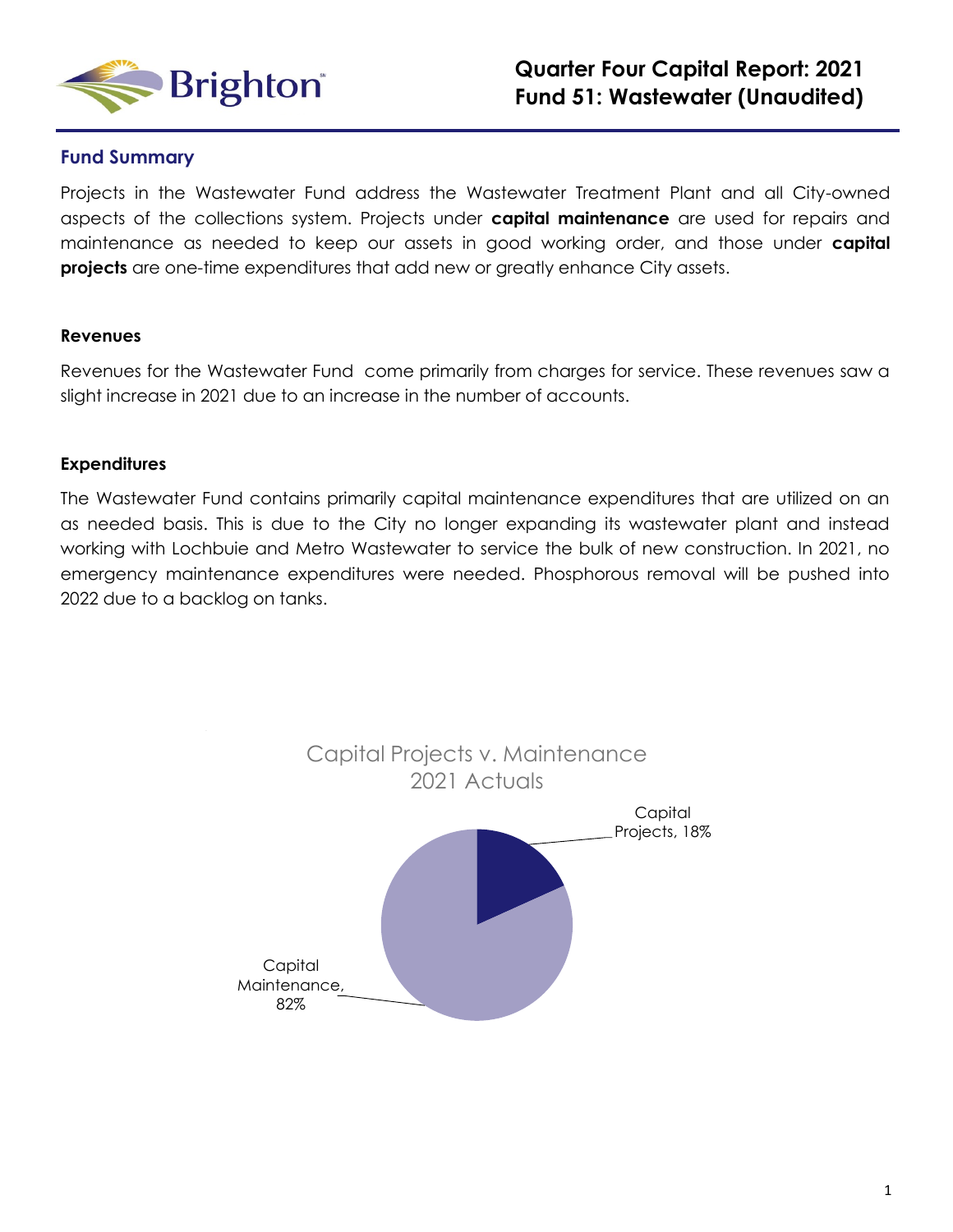

# **Quarter Four Capital Report: 2021 Fund 51: Wastewater (Unaudited)**

## **Capital Projects**

| Project<br><b>Number</b> | <b>Project Name</b>                | 2021 Actuals              | 2021 Adopted<br><b>Budget</b> | <b>Status</b>       | <b>Notes</b>                                                                                                                                                                                                                                                                                                                                                                                                                                                                                   |
|--------------------------|------------------------------------|---------------------------|-------------------------------|---------------------|------------------------------------------------------------------------------------------------------------------------------------------------------------------------------------------------------------------------------------------------------------------------------------------------------------------------------------------------------------------------------------------------------------------------------------------------------------------------------------------------|
| 19026                    | Water Meter AMI Upgrades           | \$                        | \$                            | 112,240 Started     | This is the final payment for the<br>installation of the City's advanced<br>metering infrastructure upgrades. As<br>part of the contract with the vendor<br>a certain level of consistent reads is<br>guaranteed, but still not being met.<br>Staff is working with the vendor to<br>ensure this level of reads is met before<br>issuing that final payment.                                                                                                                                   |
| 512002                   | Municipal Service Center           | 68,395 \$<br>\$           |                               | 305,021 Started     | Project is on schedule, and 30 percent<br>design is complete. An award of<br>contract for Construction Manager at<br>Risk (CMAR) was approved by Council<br>on February 1, 2022. The MSC will now<br>be a two story building with major<br>functions of parks, public works, and<br>utilities housed there. Due to<br>increased material and labor costs.<br>administrative functions will not be<br>included at this time. Construction<br>completion is anticipated in late 2023.            |
| 512101                   | <b>Utilities Master Plan</b>       | \$                        | \$                            | 100,000 Not Started | This project is no longer needed due<br>to the new direction on the Water<br>Treatment Plant.                                                                                                                                                                                                                                                                                                                                                                                                  |
| 512102                   | Fleet Replacement &<br>Acquisition | \$<br>205,609             | $\sqrt{2}$                    | 244,000 Started     | For planned replacements of fleet<br>vehicles. Several vehicles have been<br>ordered and are awaiting arrival. Due<br>to COVID related supply chain issues,<br>many vehicle manufacturers are<br>expecting delays in the shipment of<br>vehicles. Truck replacements Were<br>ordered in August 2021 and will arrive<br>in 2022. The Budget & Performance<br>Team is working closely with the Fleet<br>Operations Supervisor to monitor<br>these delays and address them in the<br>2022 Budget. |
| 512103                   | Wastewater Headworks               | \$                        | \$                            | 100,000 Not Started | This project will utilize the same on<br>call engineers that project 512104 is<br>currently using. As such, work will<br>begin once phosphorus removal is<br>completed.                                                                                                                                                                                                                                                                                                                        |
|                          |                                    | $\varsigma$<br>274,004 \$ | 861,261                       |                     |                                                                                                                                                                                                                                                                                                                                                                                                                                                                                                |